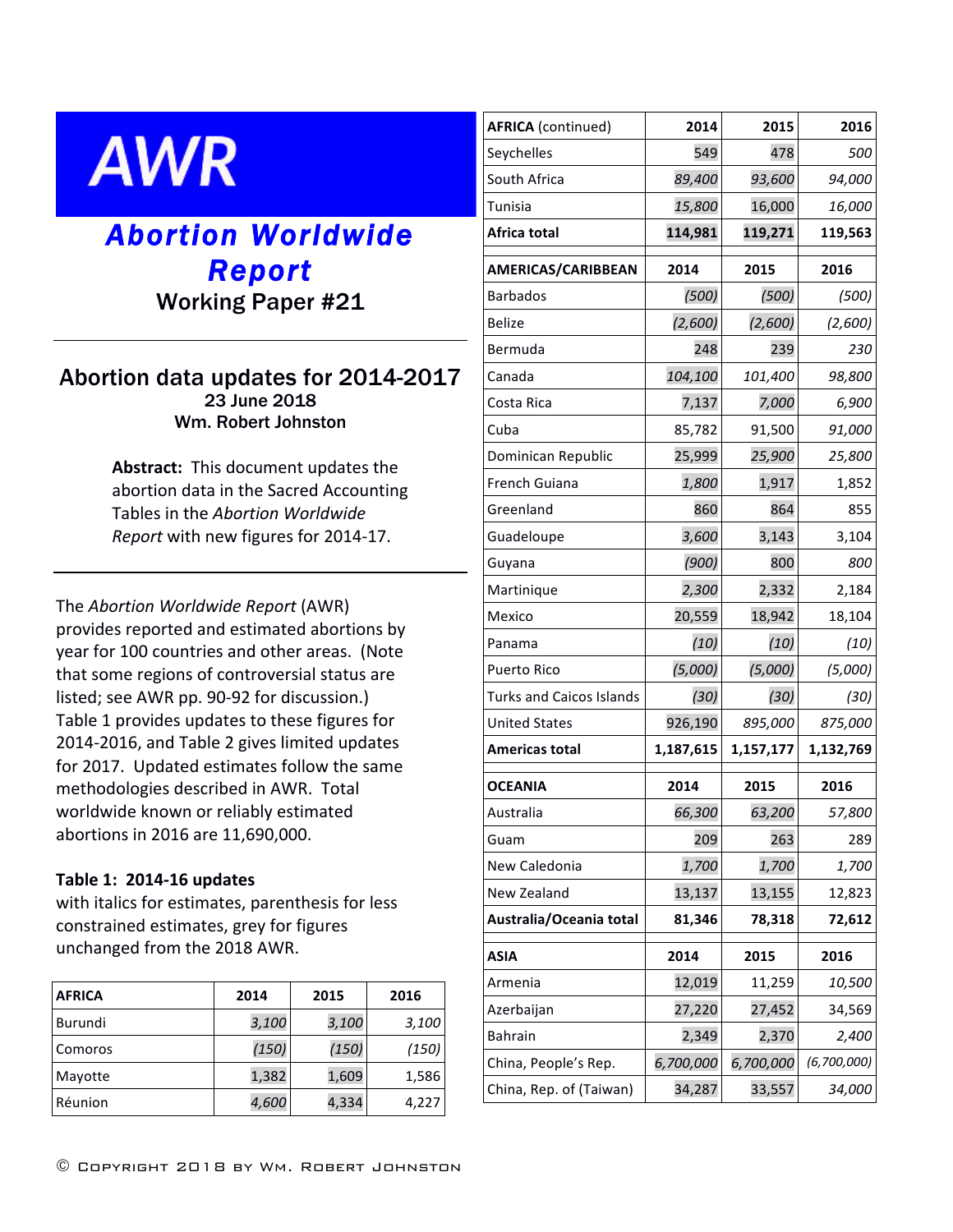| ASIA (continued)       | 2014      | 2015       | 2016      |
|------------------------|-----------|------------|-----------|
| Georgia                | 33,469    | 33,377     | 29,641    |
| Hong Kong              | 10,359    | 9,890      | 9,481     |
| India                  | 701,415   | 721,381    | 739,984   |
| Israel                 | 19,467    | 18,246     | 17,990    |
| Japan                  | 181,905   | 176,388    | 168,015   |
| Kazakhstan             | 83,709    | 81,440     | 80,000    |
| Korea Republic of      | (110,000) | (100, 000) | (90,000)  |
| Kyrgyzstan             | 14,513    | 14,500     | 12,500    |
| Mongolia               | 18,145    | 18,168     | 18,316    |
| Nagorno-Karabakh       | 681       | 833        | 776       |
| Qatar                  | 100       | 100        | 100       |
| Singapore              | 8,515     | 7,942      | 7,217     |
| Tajikistan             | 17,347    | 16,864     | 17,000    |
| Turkey                 | 45,580    | 39,276     | 43,428    |
| Turkmenistan           | 12,082    | 11,465     | 10,056    |
| Uzbekistan             | 41,352    | 40,201     | 40,000    |
| Vietnam                | 275,000   | (275,000)  | (275,000) |
| Asia total             | 8,349,514 | 8,339,709  | 8,340,973 |
|                        |           |            |           |
| <b>EUROPE</b>          | 2014      | 2015       | 2016      |
| Albania                | 1,679     | 1,433      | 1,203     |
| Austria                | (1,800)   | (1,800)    | (1,800)   |
| <b>Belarus</b>         | 29,797    | 29,217     | 27,467    |
| Belgium                | 21,300    | 21,900     | 22,500    |
| Bosnia and Herzegovina | 1,871     | 1,987      | 1,966     |
| <b>Bulgaria</b>        | 28,145    | 27,782     | 26,412    |
| Croatia                | 3,020     | 3,002      | 2,520     |
| Czech Republic         | 21,893    | 20,403     | 20,406    |
| Denmark                | 15,097    | 15,000     | 15,000    |
| Estonia                | 5,188     | 4,919      | 4,475     |
| Faeroe Islands         | 30        | 32         | 26        |
| Finland                | 9,797     | 9,504      | 9,465     |
| France                 | 212,983   | 203,463    | 197,777   |
| Germany                | 99,715    | 99,237     | 98,721    |
| Greece                 | (17,600)  | (17,600)   | (17,600)  |
| Guernsey               | 120       | 120        | 120       |

| <b>EUROPE</b> (continued) | 2014       | 2015       | 2016       |
|---------------------------|------------|------------|------------|
| Iceland                   | 955        | 926        | 1,021      |
| Ireland                   | 3,777      | 3,511      | 3,312      |
| Isle of Man               | 90         | 105        | 88         |
| Italy                     | 97,535     | 87,639     | 84,926     |
| Jersey                    | 168        | 150        | <i>130</i> |
| Kosovo                    | (400)      | (300)      | (300)      |
| Latvia                    | 5,318      | 4,802      | 4,366      |
| Lithuania                 | 5,231      | 4,735      | 4,502      |
| Macedonia                 | 4,738      | 4,587      | 4,251      |
| Malta                     | 54         | 58         | 58         |
| Moldova                   | 13,930     | 14,059     | 13,285     |
| Montenegro                | 1,264      | 980        | 763        |
| Netherlands               | 30,361     | 30,803     | 30,144     |
| Norway                    | 14,061     | 14,001     | 13,195     |
| Poland                    | 977        | 1,044      | 1,098      |
| Portugal                  | 16,762     | 16,454     | 15,959     |
| Romania                   | 78,371     | 70,885     | 63,518     |
| Russia                    | 929,963    | 848,180    | 836,611    |
| Serbia                    | 12,923     | 12,242     | 11,500     |
| Slovakia                  | 10,582     | 10,058     | 9,390      |
| Slovenia                  | 4,060      | 3,682      | 3,736      |
| Spain                     | 94,796     | 94,188     | 93,131     |
| Sweden                    | 36,629     | 38,071     | 38,177     |
| Switzerland               | 10,275     | 10,255     | 10,085     |
| Transnistria              | 3,314      | 3,000      | 2,700      |
| Ukraine                   | 116,104    | 106,357    | 101,121    |
| United Kingdom            | 201,885    | 203,101    | 202,482    |
| <b>Europe total</b>       | 2,193,390  | 2,069,179  | 2,024,288  |
|                           |            |            |            |
| <b>Total by region</b>    | 2014       | 2015       | 2016       |
| <b>Africa</b>             | 114,981    | 119,271    | 119,563    |
| <b>Americas</b>           | 1,187,615  | 1,157,177  | 1,132,769  |
| Asia                      | 8,349,514  | 8,339,709  | 8,340,973  |
| <b>Europe</b>             | 2,193,390  | 2,069,179  | 2,024,288  |
| Oceania                   | 81,346     | 78,318     | 72,612     |
| World                     | 11,926,846 | 11,763,654 | 11,690,205 |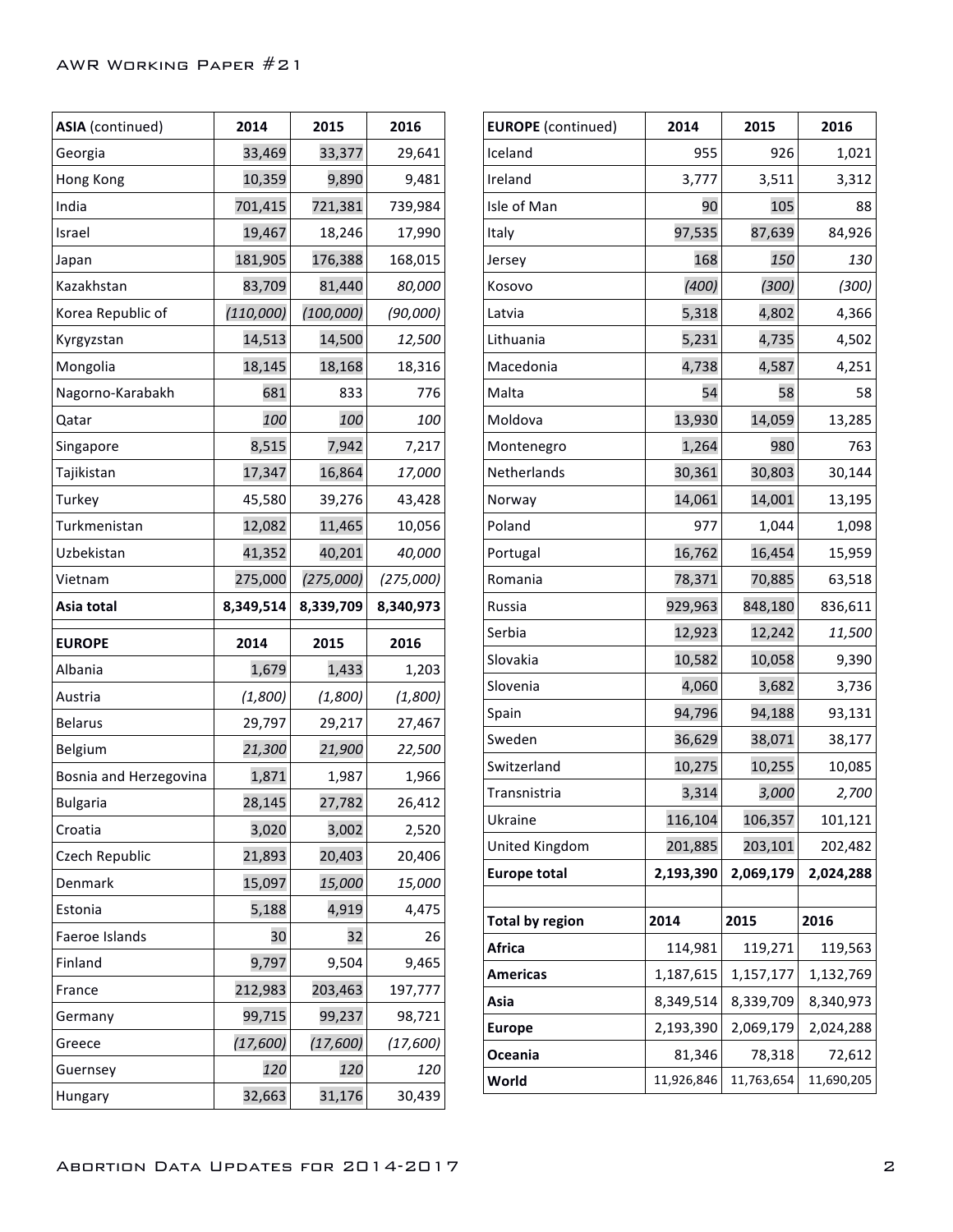#### Table 2: 2017 updates

with estimates in italics.

| country              | 2017    |
|----------------------|---------|
| Canada               | 97,000  |
| <b>United States</b> | 850,000 |
| Australia            | 54,600  |
| Germany              | 101,209 |
| Norway               | 12,733  |
| Sweden               | 36,616  |

#### **References**

- Canadian Institute for Health Information, 25 Jan. 2018, "Induced abortions reported in Canada, 2016" *Canadian Institute for Health Information*, on line [https://www.cihi.ca/en/induced-abortions-reported-incanada-in-2016].
- CFUV (Russia), 2017, "УЧЕНЫЕ ЗАПИСКИ," *CFUV*, on line [http://sn-law.cfuv.ru/wp-content/uploads/ 2018/01/tom-N2-2017-2.pdf].
- Croatian National Institute of Public Health, May 2017, "Table 2. Total abortions and the number of spontaneous, legally induced, and other abortions recorded by health facilities, Croatia 1994-2016," *Croatian National Institute of Public Health*, on line [https://www.hzjz.hr/wp-
- content/uploads/2017/05/08\_pobac\_2016-1.xlsx]. Department of Health (N. Ireland), 2016-2018, "Northern Ireland termination of pregnancy statistics," Department of Health, on line [https://www.healthni.gov.uk/articles/termination-pregnancy].
- Department of Health (UK), Jan. 2018, "Abortion statistics, England and Wales, 2016, *Department of Health*, on line [https://assets.publishing.service.gov.uk/government/up

loads/system/uploads/attachment\_data/file/679028/Ab ortions\_stats\_England\_Wales\_2016.pdf].

- Destatis (Germany), 2018, "Abortions," Statistisches *Bundesamt*, on line [https://www.destatis.de/EN/ FactsFigures/SocietyState/Health/Abortions/Tables/Stat eOfResidence.html].
- Eurostat, 8 March 2018, "Legally induced abortions by mother's age," *Eurostat*, on line [http://ec.europa.eu/eurostat/web/products-datasets/- /demo\_fabort].
- Gerasymenko, G. V., 2017, "Gender-responsive adolescent health and well-being in Ukraine," *Demography and Social Economy*, on line [https://dse.org.ua/arhcive/31/1.pdf].
- Gronlands Statistik, 2017, "Kapitel 4. Legale aborter," *Gronlands Statistik, on line [https://nun.gl/upload/* files/kapitel%204.%20aborter%202016DK-ENG.pdf].
- Hagstova Foroya (Faeroe Islands), 2018, "HM01080 Number of induced abortions by female age (1994-2016)," Hagstova Foroya, on line [https://statbank.hagstova.fo/pxweb/en/H2/H2\_\_HM\_\_ HM01/ hv abort.px/?rxid=8fdf3dde-9921-4259-8b74cd718086cc70].
- Health Care Inspectorate (Netherlands), Jan. 2018, "Jaarrapportage 2016 van de Wet afbreking zwangerschap," Rijksoverheid, on line [https://www.rijksoverheid.nl/binaries/rijksoverheid/ documenten/rapporten/2018/01/17/gezondvertrouwen-jaarrapportage-2016-van-de-wet-afbrekingzwangerschap/jaarrapportage-2016-van-de-wetafbreking-zwangerschap.pdf].
- Heino, Anna, and Mika Gissler, 10 Nov. 2017, "Raskaudenkeskeytykset 2016," *Julkari* (Finland), on line [http://www.julkari.fi/bitstream/handle/10024/ 135557/Tr40\_17.pdf].
- Hernández, Cándido Pérez, et al., 2017, "Aborto: La politica de un Estado claudicante," CEFIM (Mexico), on line [http://www.cefim.org.mx/descarga/ estado\_claudicante\_final2.pdf].
- Instituti I Statistikave (Albania), 2017, "Statistical Yearbook 2017," INSTAT, on line [http://www.instat.gov.al/media/3658/statisticalyearbook-2017.pdf].
- ISD Scotland, 30 May 2017, "Abortions performed in Scotland and on Scottish residents in England & Wales," *ISD Scotland*, on line [http://www.isdscotland.org/Health-Topics/Sexual-Health/Publications/2017-05-30/2017-05-30- Terminations-2016-Report.pdf].
- Johnston, Wm. Robert, 10 May 2018, "The past, present and potential futures of abortion in Ireland: Insights from international abortion data," Johnston's Archive, on line [http://www.johnstonsarchive.net/ policy/abortion/ireland\_abortion\_2018.html].
- Løkeland, Mette, et al., March 2018, "Rapport om svangerskapsavbrot for 2017," FHI (Norway), on line [https://www.fhi.no/globalassets/dokumenterfiler/rapp orter/2017/rapport-om-svangerskapsavbrot-for-2017.pdf].